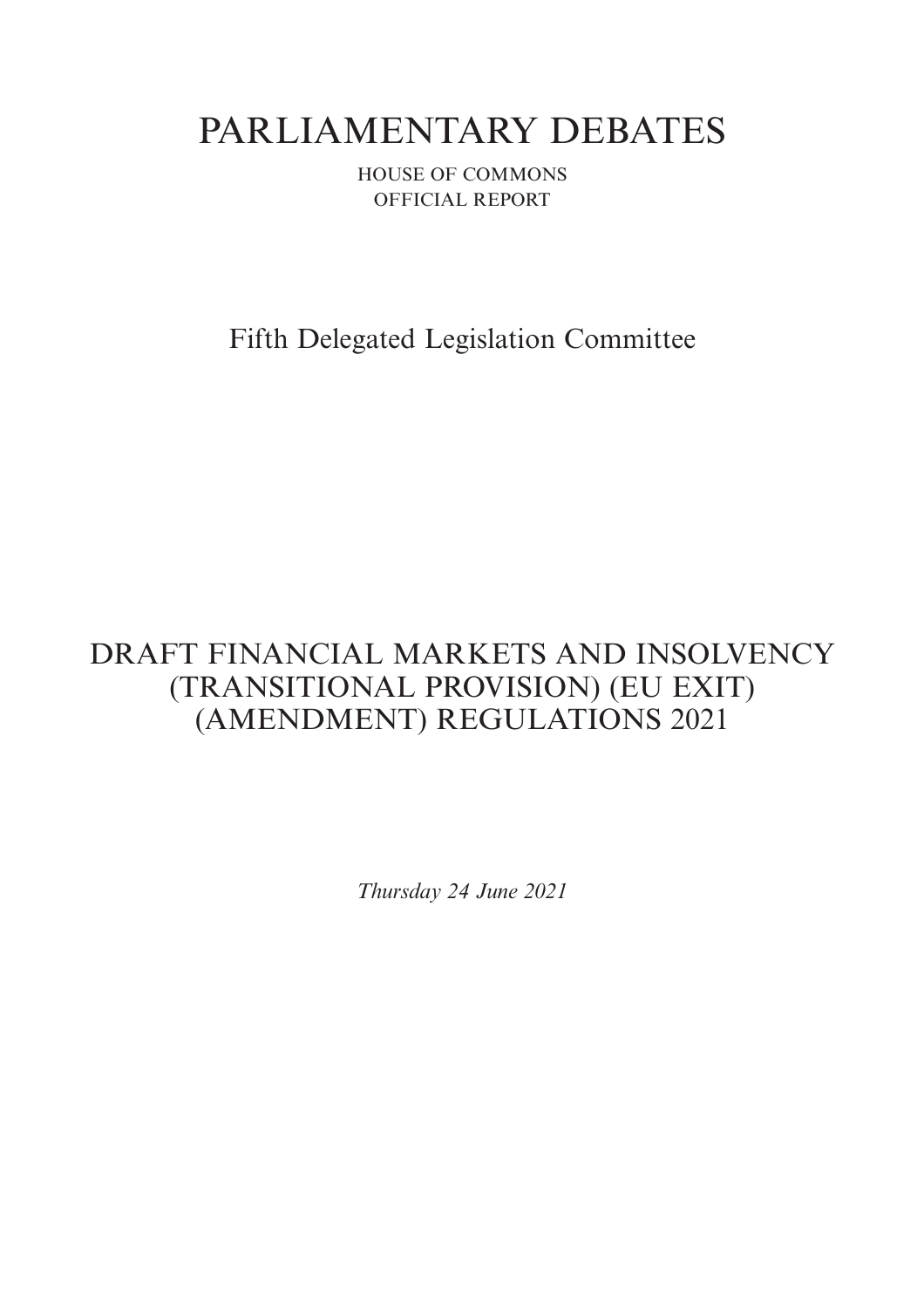No proofs can be supplied. Corrections that Members suggest for the final version of the report should be clearly marked in a copy of the report—not telephoned—and must be received in the Editor's Room, House of Commons,

**not later than**

**Monday 28 June 2021**

© Parliamentary Copyright House of Commons 2021 *This publication may be reproduced under the terms of the Open Parliament licence, which is published at www.parliament.uk/site-information/copyright/.*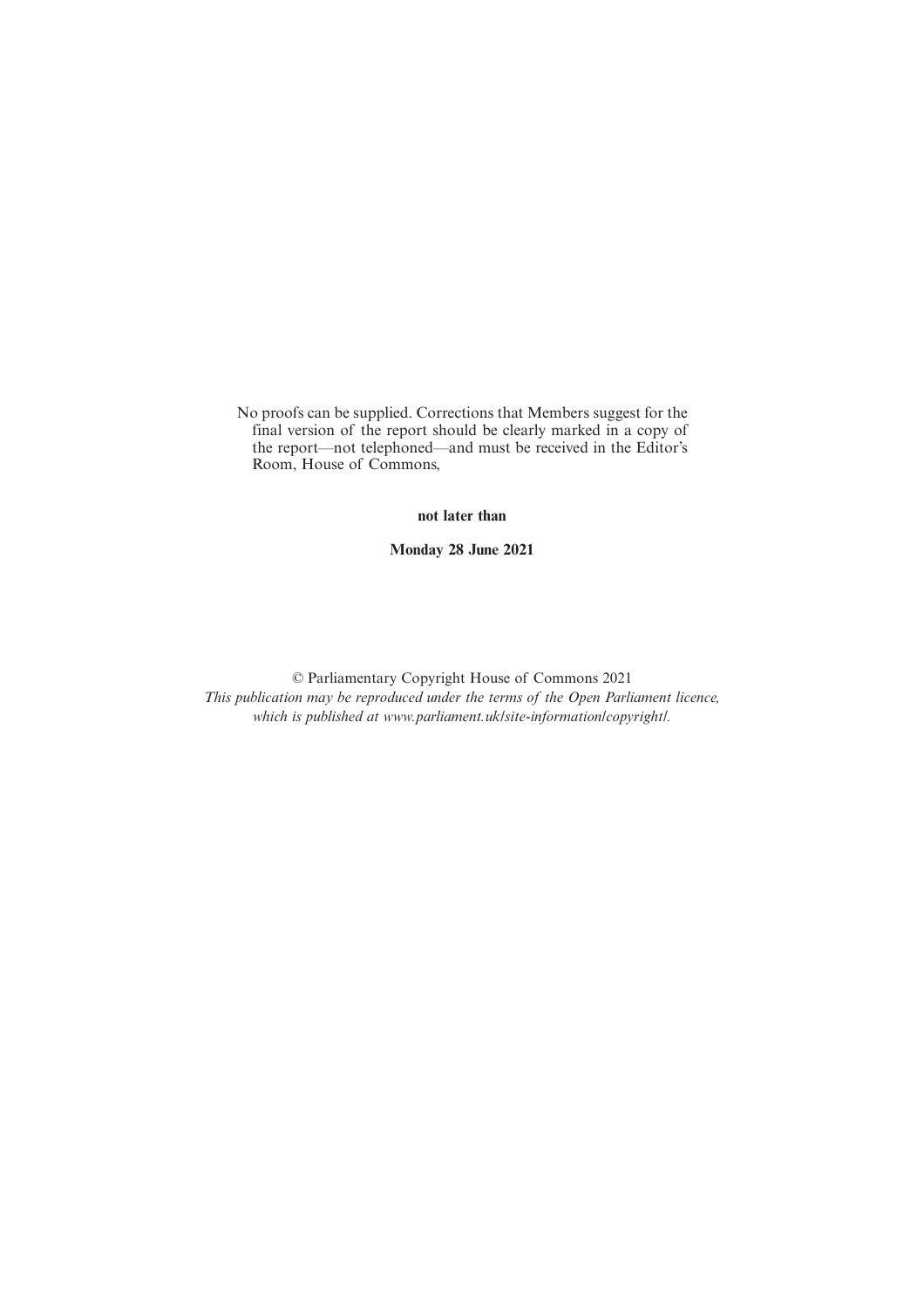#### **The Committee consisted of the following Members:**

*Chair:* M<sup>R</sup> LAURENCE ROBERTSON

Coutinho, Claire *(East Surrey)* (Con) Davies, David T. C. *(Monmouth)* (Con) † Glen, John *(Economic Secretary to the Treasury)* † Harris, Rebecca *(Castle Point)* (Con) Huq, Dr Rupa *(Ealing Central and Acton)* (Lab) Jarvis, Dan *(Barnsley Central)* (Lab) † McFadden, Mr Pat *(Wolverhampton South East)* (Lab) McKinnell, Catherine *(Newcastle upon Tyne North)* (Lab) Mak, Alan *(Havant)* (Con) (Con)

† Mann, Scott *(Lord Commissioner of Her Majesty's Treasury)*

Morris, James *(Halesowen and Rowley Regis)* (Con) † Owen, Sarah *(Luton North)* (Lab) Rutley, David *(Macclesfield)* (Con) Thomson, Richard *(Gordon)* (SNP) Throup, Maggie *(Erewash)* (Con) Tomlinson, Michael *(Mid Dorset and North Poole)* Winter, Beth *(Cynon Valley)* (Lab)

Kevin Maddison, *Committee Clerk*

**† attended the Committee**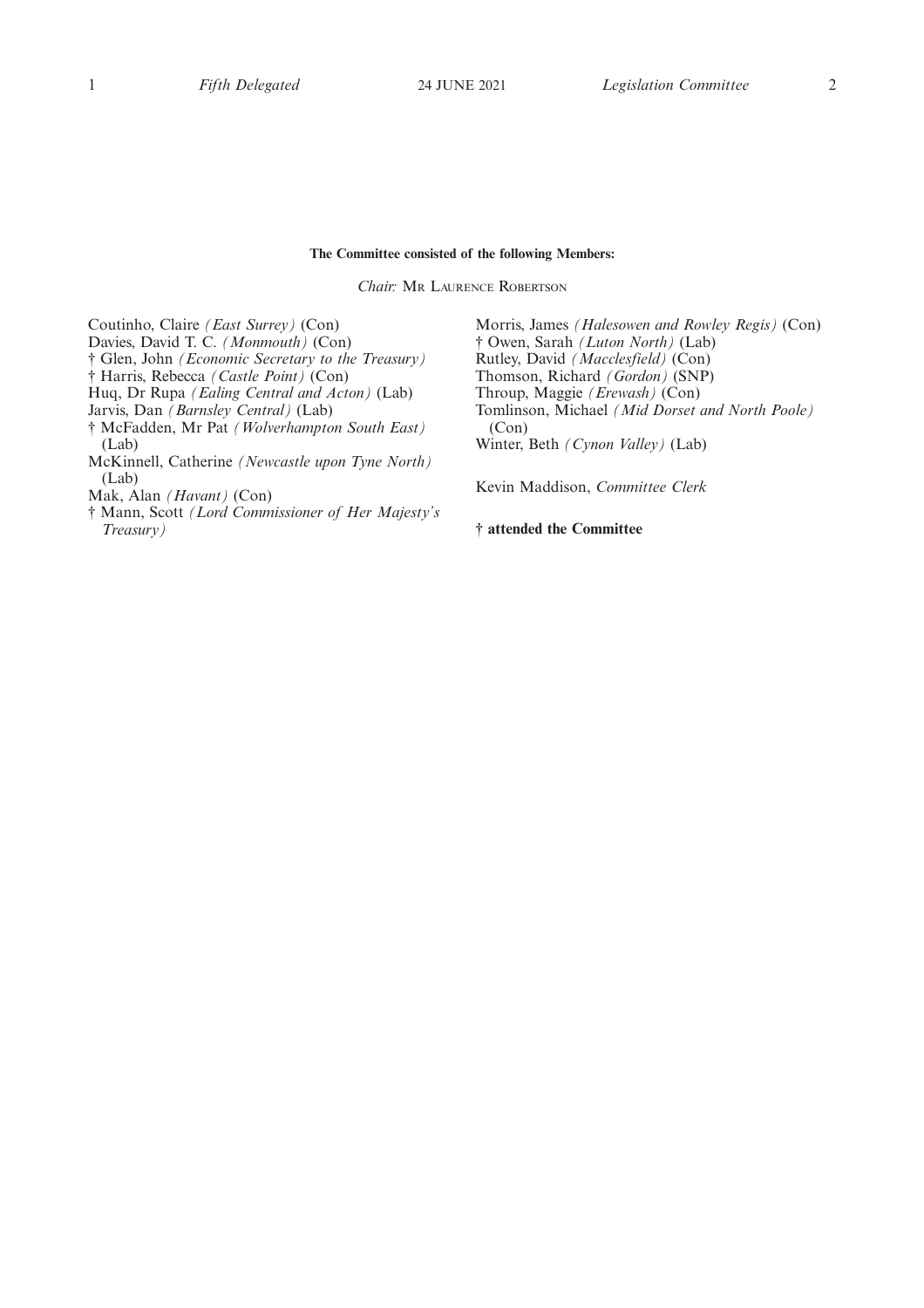### Fifth Delegated Legislation Committee

*Thursday 24 June 2021*

[M<sup>R</sup> LAURENCE ROBERTSON *in the Chair*]

#### **Draft Financial Markets and insolvency (Transitional Provision) (EU Exit) (Amendment) Regulations 2021**

#### 11.30 am

**The Chair:** Before we begin, may I remind Members that we have moved to one metre-plus social distancing in general Committees, in line with the Chamber and Westminster Hall. Members should continue to sit only in places that are clearly marked. I also remind Members that Mr Speaker has stated that masks should be worn in Committee except when speaking and unless Members are exempt.

*Hansard* colleagues would be grateful if Members could send any speaking notes to hansardnotes@parliament.uk.

#### **The Economic Secretary to the Treasury (John Glen):** I beg to move,

That the Committee has considered the draft Financial Markets and Insolvency (Transitional Provision) (EU Exit) (Amendment) Regulations 2021.

It is a pleasure to serve under your chairmanship, Mr Roberston.

As the Committee will be aware, prior to the end of the transition period, the Treasury introduced more than 65 statutory instruments under the European Union (Withdrawal) Act 2018. This was a significant programme of legislation. These SIs covered all the essential legislative changes that needed to be in law to ensure we had an effective and coherent financial services regulatory regime at the end of the transition period. This SI amends a transitional regime created in an earlier financial services EU Exit instrument, to ensure that the transitional regime continues to provide continuity for UK firms, as was originally intended.

The original SI, which this instrument amends, onshored the insolvency-related protections that are provided to systems under the EU settlement finality directive—or SFD. These systems are financial market infrastructure such as central counterparties, central securities depositories and payment systems, which provide essential services and functions relied upon by the financial services sector. Prior to the end of the transition period, if an EEA-based system was designated under the SFD, it received specific protections from insolvency laws across all EEA states and the UK. This meant that, where a designated system had received funds or securities from a system user—for example, a UK bank—then those funds or securities could not be clawed back in the event of the UK bank being subject to insolvency proceedings. In treating transactions made through a designated system as final and irreversible, this framework ensured that these vital elements of the financial plumbing were not at risk where individual members were in insolvency procedures.

Without these protections set out in legislation, there would be an increased burden on members of these systems, given that they would have to provide further assurance that, in the event of insolvency, payments they had made to a system could not be reversed. This could result in increased costs or even loss of access to providers of financial market services who need to use these systems in the EEA.

In the SI that we are amending today, a UK framework was established to allow any non-UK system to apply to the Bank of England for designation, so that it could receive settlement finality protections under UK law. It also established a temporary designation regime to provide UK insolvency protections for a period of three years to existing designated EEA systems that intended to apply for permanent designation under the UK's framework. The purpose of temporary designation is to allow time for applications to be processed by the Bank of England, while ensuring continuity of access for UK firms to relevant EEA systems.

However, there is a requirement for EEA systems in the transitional regime to submit an application by 30 June 2021—next Wednesday—otherwise they will immediately lose the protections provided for in the regime. This instrument amends the consequences of failing to apply by this deadline. Instead of immediately losing settlement finality protections under the temporary designation regime, EEA systems will retain protections for an additional two years. This ensures that UK firms which are using those EEA systems have sufficient time to put mitigants in place should access to those systems be impacted.

The Treasury has worked closely with the Bank of England and the Financial Conduct Authority to prepare this instrument. We have also engaged extensively with the financial services industry on the instrument to which this SI relates. I should also note that the Secondary Legislation Scrutiny Committee has reported on this SI as an instrument of interest. We have answered all questions pertaining to that, and the SI passed through the Lords a few weeks ago.

In conclusion, this SI is necessary to provide certainty for UK firms, and I commend these regulations to the Committee this morning.

#### 11.35 am

**Mr Pat McFadden** (Wolverhampton South East) (Lab): Thank you for your chairmanship this morning, Mr Robertson. I have a feeling of déjà vu—in fact, Mr Robertson, it might be déjà vu all over again: not only have we been in this movie before, but we might be in it again in the future. But if I have a feeling of déjà vu, it must be nothing compared with the Minister's. He has spent a large part of the last couple of years taking through these statutory instruments. He mentioned that there were 65 from the Treasury; I do not know what proportion of those he took through—a large proportion, I would guess. A lot of that was the rolling over of particular European regimes. Now he is back doing that again.

As the Minister said, the regulations are about protecting assets in mid-transaction from being clawed back in the event of an insolvency, increasing confidence in the financial system and contributing to its stability. Such fire breaks in clearing and transactions are an established